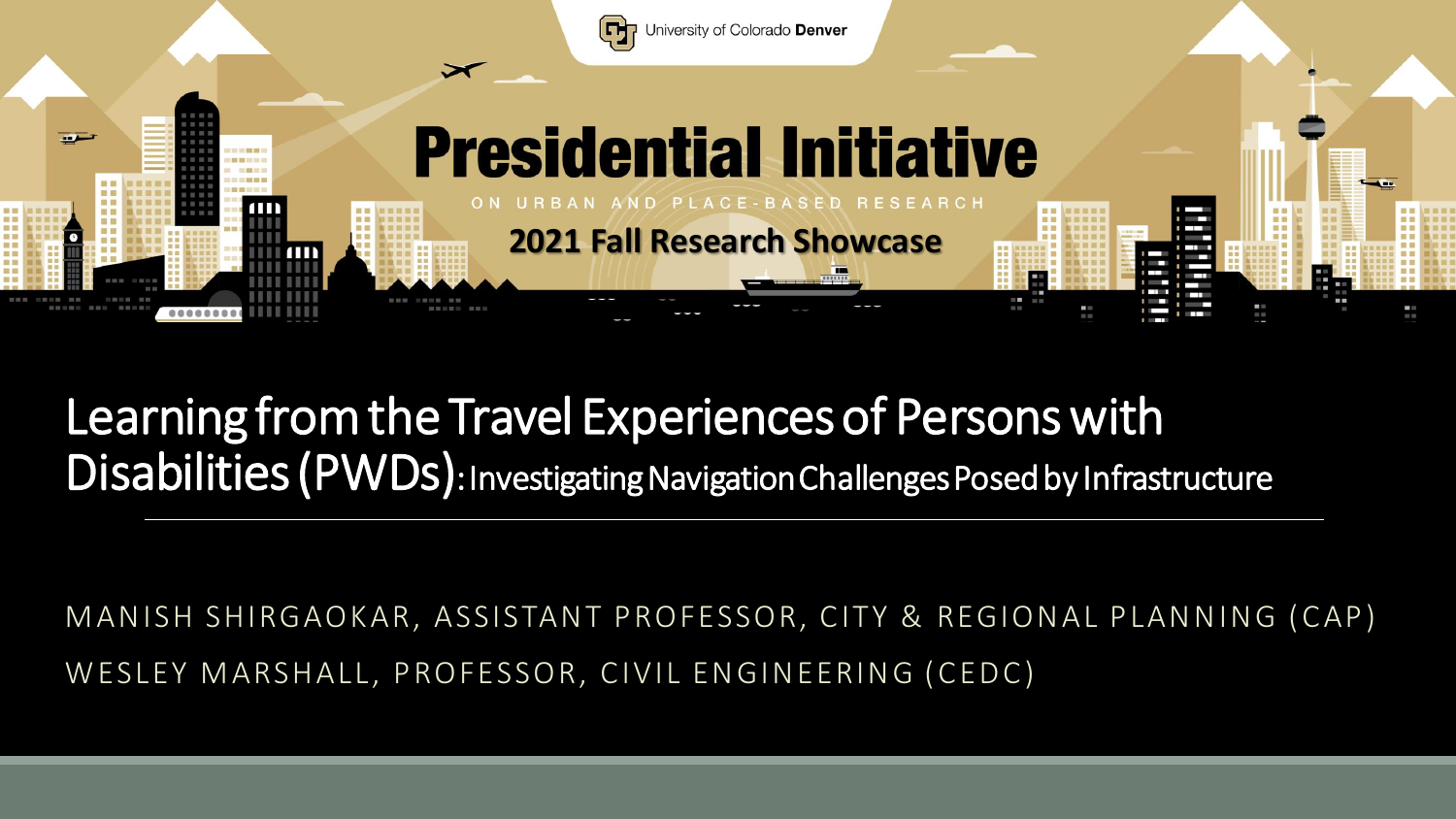

## **Presidential Initiative**

ON URBAN AND PLACE-BASED RESEARCH





**NE MENSE** 



Manish Shirgaokar Wesley Marshall Ryanne Hilbert Sohil Vaidya



**BE NESSE** 



(Urb. Reg. Plng.) (Civ. Engg.) (PhD Student) (Comp. Sci. Student)

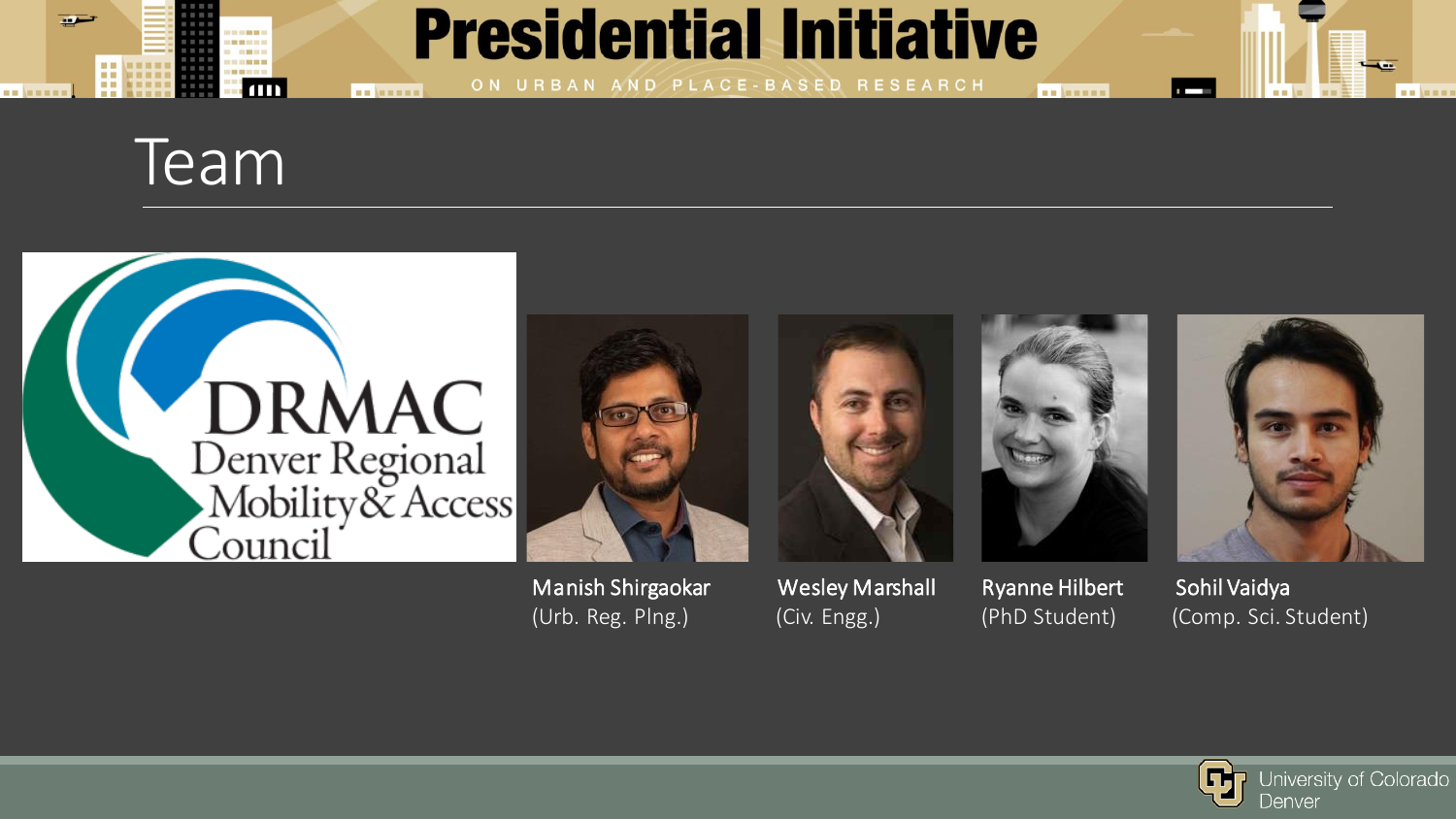# Research Questions (Purpose and Objective)

CE-BASED RESEARCH

**Presidential Initiative** 

❖ For daily travel needs, what stressors do persons with disability (PWDs) internalize?

❖How can infrastructure design accommodate these multiple additional stressors that PWDs face?



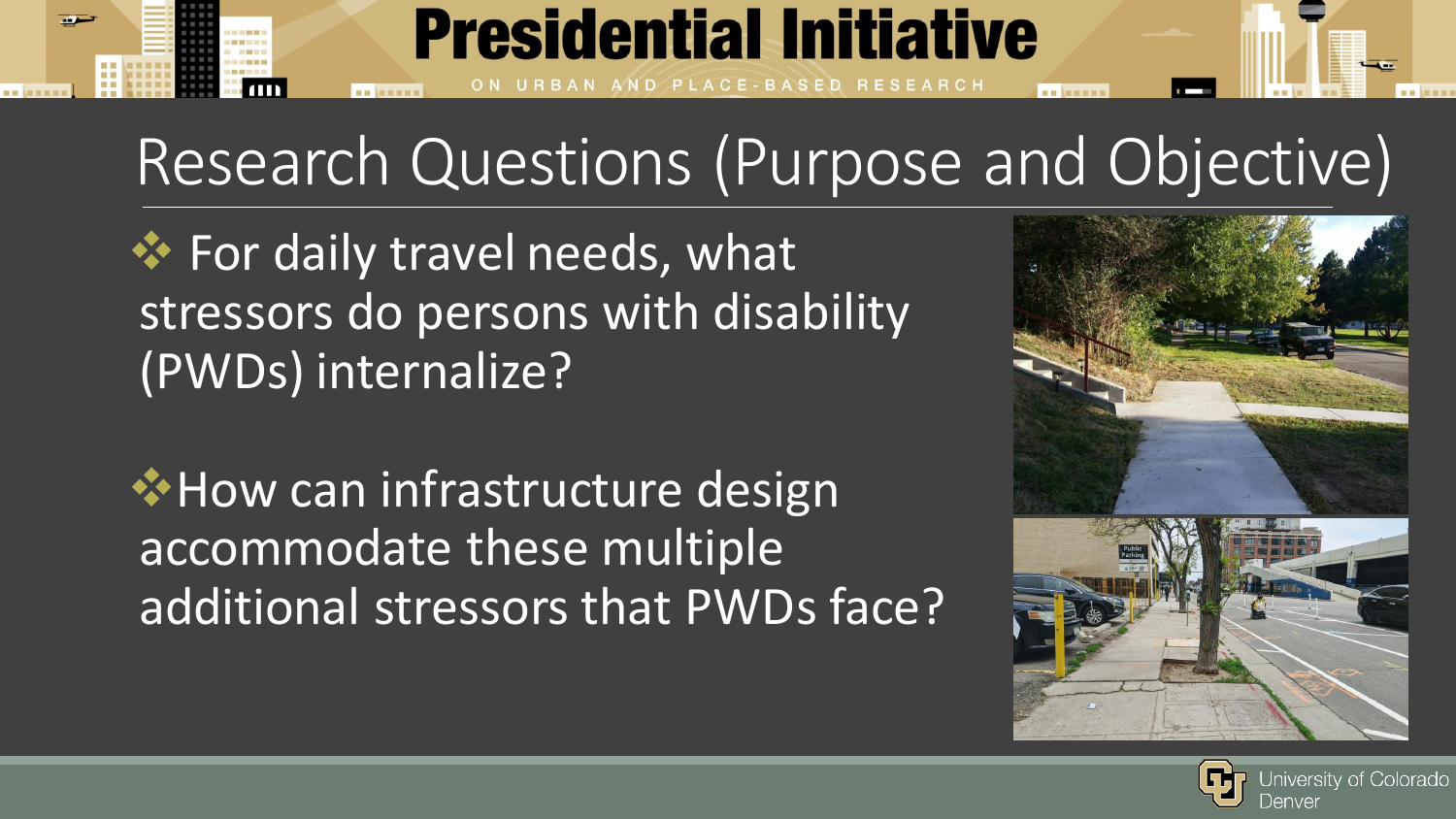

## **Presidential Initiative**

# Methods and activities

#### Smartphone tracking application Semi-structured interviews



able (61)  $accessible$  (83) area (70)  $around$  (113) best (36) better (42) bike (60) bit (48) blind (72) block (47) building (60)  $\bf{DUS}$  (373) buses (69) Car (93) change (51) City (59) comes (52) community (62) cross (56) definitely (69)  $denver$  (109) depends (44) different (88) disability (89) door (46) downtown (43) drive (47) drivers (53) easier (41) easy (38) either (40)  $\mathsf{feel}\xspace$  (102) figure (43) friends (44) frustrating (47)  $\mathsf{getting}\xspace$  (93) give (37) gonna (37) guess (54) half (36) happen (67) help (91) hour (71) issue (59) leave (39) light (76) line (42) live (102) maybe (78) minutes (75) needs (42) nice (39) parking (68) person (82) pick (37) places (61) planning (60) point (56) pretty (51)  $\text{proofaby}$  (103) public (48) question (41) rail (62) ride (45)  $\text{route}$  (104) safe (49) schedule (46) school (40) service (36)  $sidewalks$  (149) sit (39) snow (45) someone (54) somewhere (45) started (41) station (45) Stop (133) street (147) students (44) stuff (56) SUre (82) system (39) taking (46) talk (58) thank (41) times (72) train (113) transit (41) transportation (97) travel (95) trip (37) uber (48) used (62) usually (56) wait (50) Walk  $(149)$  whatever  $(71)$  wheelchair  $(91)$  WOrk  $(156)$  years  $(80)$ 

as beans

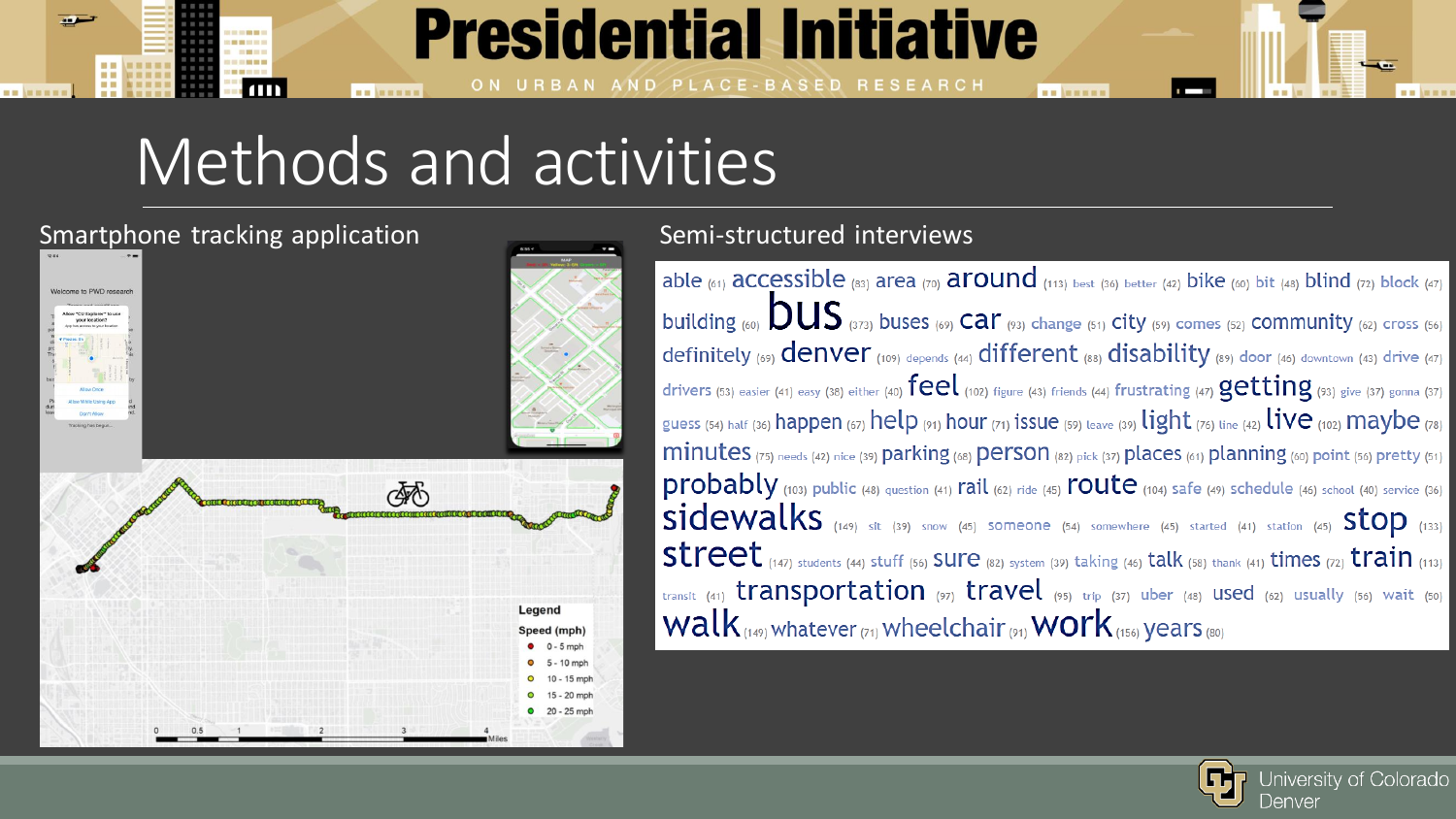### **Presidential Initiative**

PLACE-BASED RESEARCH O<sub>N</sub> URBAN AND



 $\blacksquare$ 

**NO ARRIVE** 

■■国国 田園田田 ----

 $1111$ 

ست

■■ 加盟無料

B



Work, Live, Help, Issue, Frustrating, Friends, Sit, Needs Area, Places, Building, City, Community, Downtown

**BE NESSE** 

Disability, Blind, Able, Handicapped, Hear, Care



œ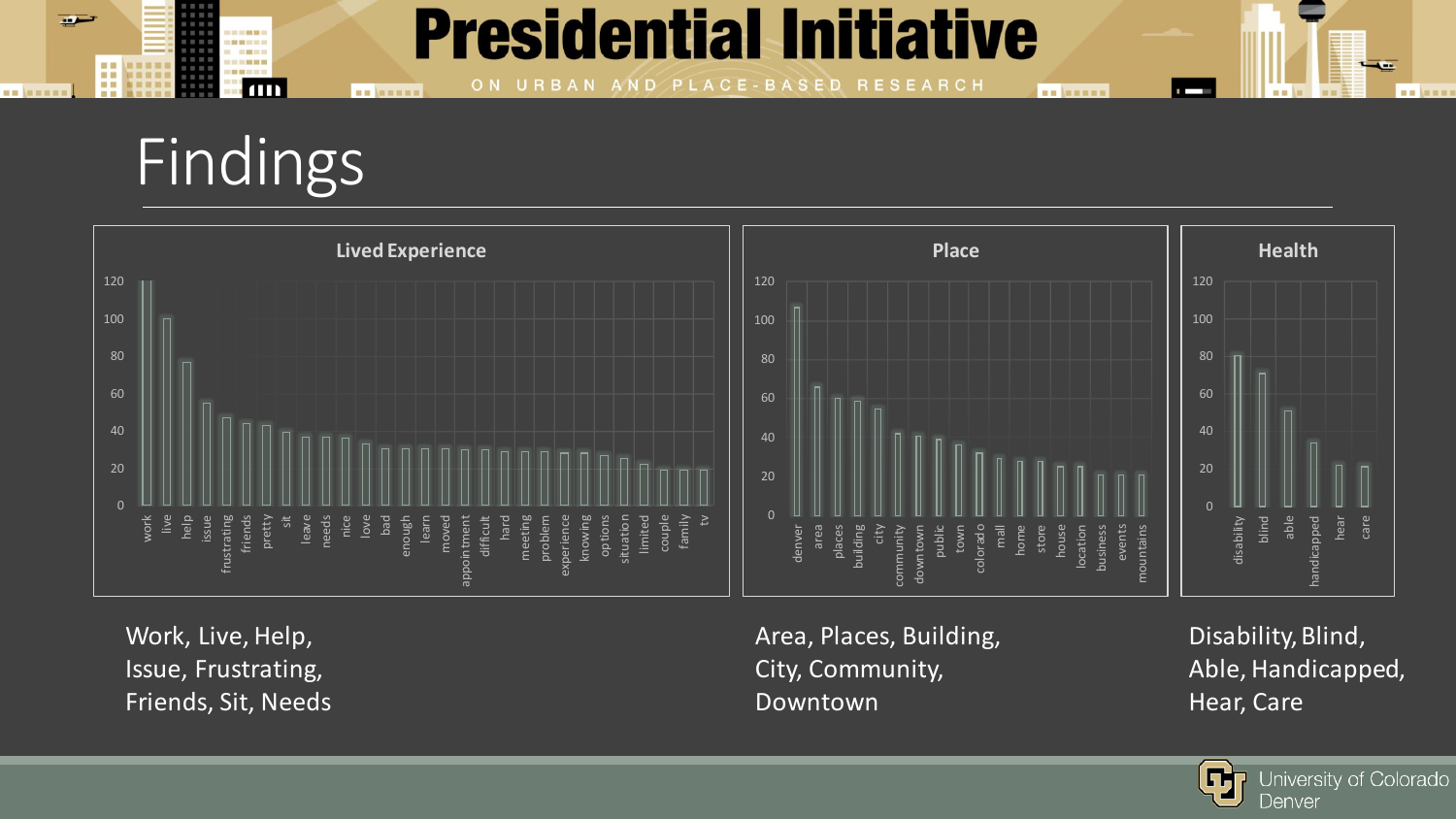# **Presidential Initiative** . . . . . . .

## Project results and outcomes to date

#### Key takeaways

- Daily travel is time inefficient for PWDs
- $\blacksquare$  Infrastructure is not serving PWDs except for core urban locations  $\blacksquare$ "location advantage"
- Need to study inefficiencies in supply paratransit, sidewalks, housing, etc.

#### Products

- ▪One conference paper presented (October 2021)
- **Experience from app design and deployment as a journal "viewpoint"**
- **After additional data gathering, one paper on "stressors"**